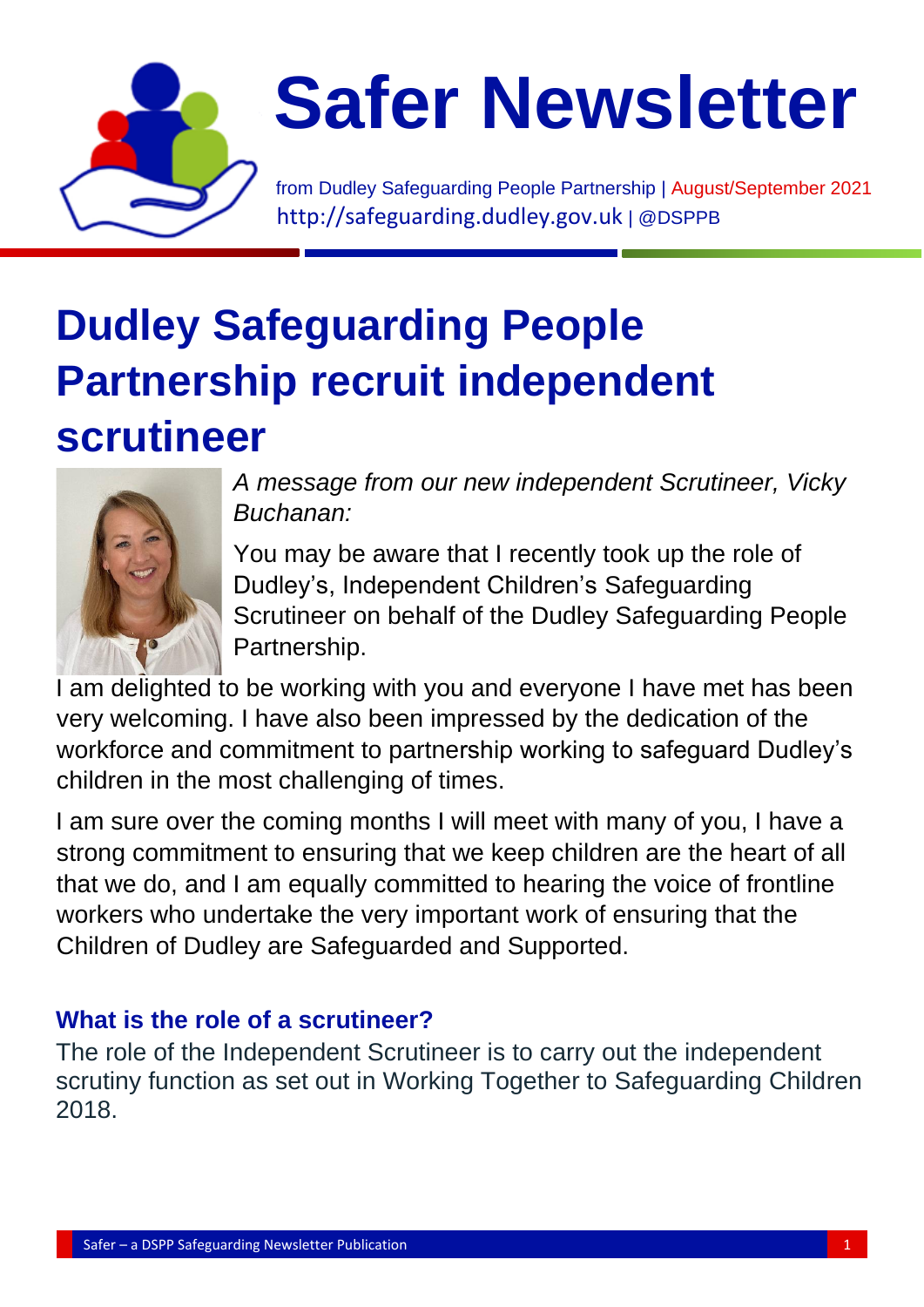The Independent Scrutineer will provide the critical challenge and appraisal of the multi-agency safeguarding partnership arrangements in relation to children and young people.

The role forms part of these arrangements and focuses on providing assurance in judging the effectiveness of the arrangements to protect children and support a culture and environment conducive to robust scrutiny and constructive challenge.

#### **Thematic SARs**

During early September we undertook the first stage of a Thematic SAR around self-neglect, which will be led by an independent reviewer.

The focus will be to extract ideas, opinions and perspectives from practitioners involved. It's important to note that the review process is not about blame but open and transparent learning from practice in order to improve inter-agency working across Dudley.

#### **Thresholds Taking Heads video blog**

We have produced a video blog with colleagues from Dudley MASH and Dudley Council's housing team to help you learn more about thresholds and what makes a good referral into MASH, visit our video blog section on the Learning Zone.

Weblink - <https://safeguarding.dudley.gov.uk/safeguarding/learning-zone/>

### **Multi Agency Case File Audits – Exploitation**

During Mid-September the DSPP undertook a thematic audit of four cases around Exploitation of young people. This was supported by colleagues from DMBC, West Midlands Police, and NHS Colleagues across the Dudley borough.

The report and any learning will be published later will be published later in the year.

For more information visit -

<https://safeguarding.dudley.gov.uk/safeguarding/learning-zone/>